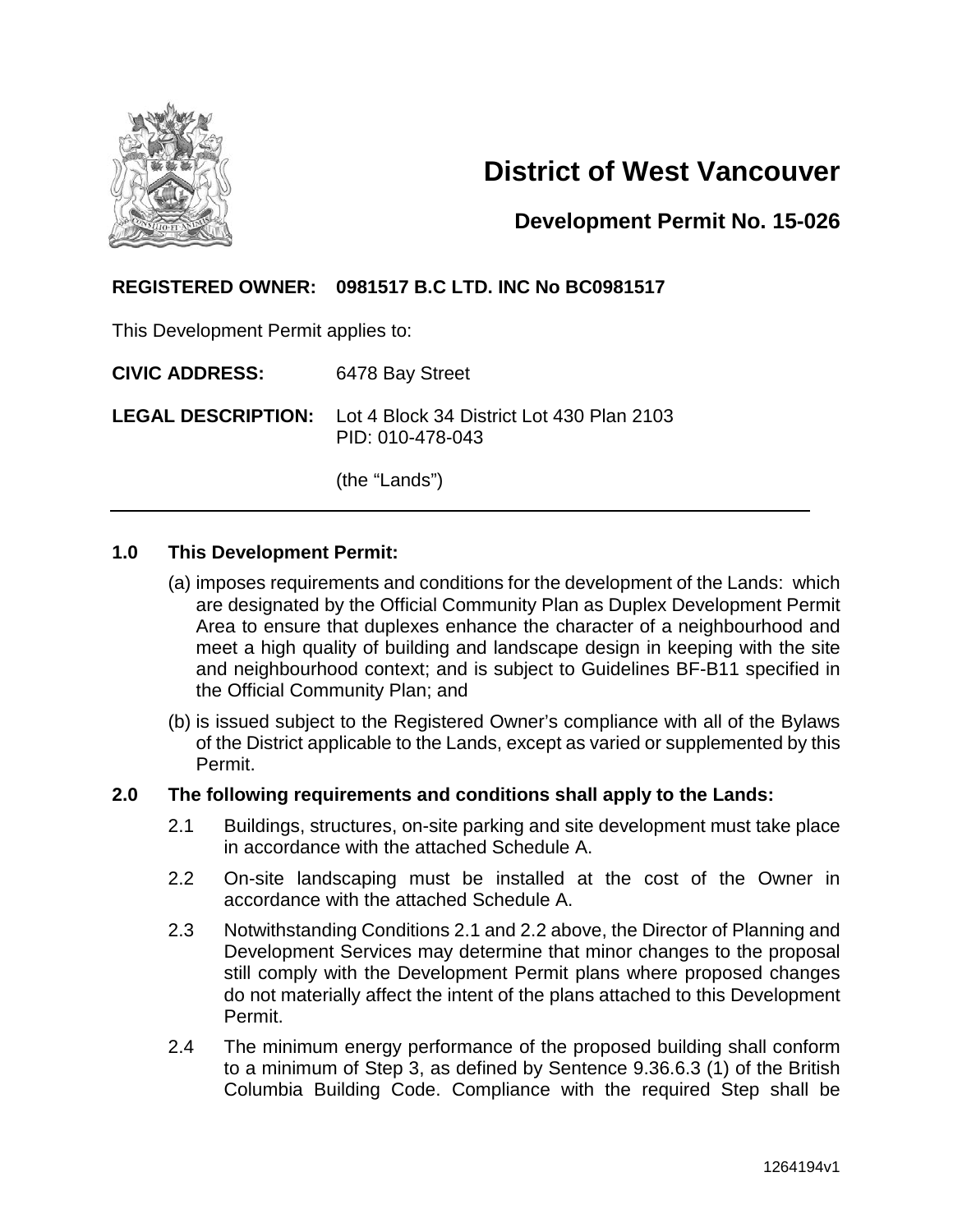demonstrated through provision of sufficient documentation to the satisfaction of the Chief Building Official.

2.5 Sprinklers must be installed in all areas of the building as required under the Fire Protection and Emergency Response Bylaw No. 4366, 2004.

#### **3.0 Prior to issuance of a Building Permit for any building or structure on the Lands:**

- 3.1 Engineering civil drawings detailing the storm water management measures and service connections must be submitted to and approved by the District's Manager of Development Engineering.
- 3.2 Security for the due and proper completion of the on-site landscaping set forth in Section 2.6 of this Development Permit must be provided in the amount of \$60,000 (the "Landscaping Deposit") to the District in the form of cash or an unconditional, irrevocable auto-renewing letter of credit issued by a Canadian chartered bank or credit union and:
	- (a) a minimum 20% of the initial value of the Landscaping Deposit shall be retained by the District for one year after installation of the landscaping, as a warranty deposit to ensure successful installation of the landscaping; and
	- (b) the initial value of the Landscaping Deposit may only be reduced to the warranty level and the warranty shall only be released when the registered member of the BCSLA for the project provides a field report to the District confirming successful installation of the on-site landscaping in accordance with Schedule A to this Development Permit.
- 4.0 This Development Permit lapses if the work authorized herein is not commenced within 24 months of the date this permit is issued.

In the event the Owner is delayed or interrupted or prevented from commencing or continuing the development by reason of any Act of God, labour unrest (including strike and lockouts), weather conditions or any similar cause reasonably beyond the control of the Owner, the time for the completion of the work shall be extended for a period equal to the duration of the contingency that occasioned the delay, interruption or prevention, provided that the commercial or financial circumstances of the Owner shall not be viewed as a cause beyond the control of the Owner.